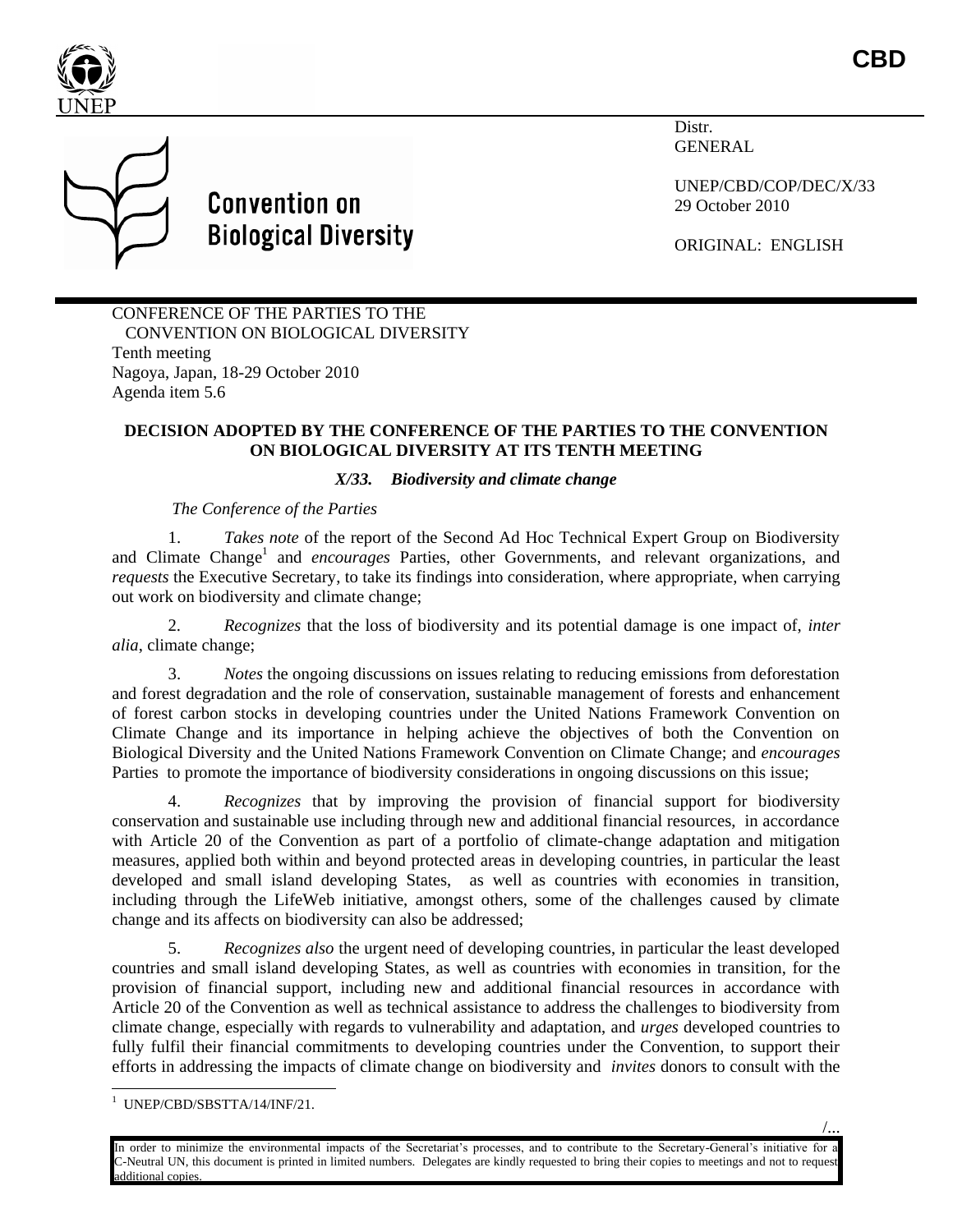## UNEP/CBD/COP/DEC/X/33 Page 2

Executive Secretary on ways and means to provide adequate support to developing countries, in particular the least developed countries and small island developing States, as well as countries with economies in transition, for the better implementation of the decisions of the Conference of the Parties on biodiversity and climate change;

6. *Invites* the Global Environment Facility to consult with the Executive Secretary on ways and means to better inform its Implementing Agencies about decisions made by the Conference of the Parties on biodiversity and climate change, especially those related to enhancing cooperation between the Rio conventions, in order to facilitate the Parties efforts pursuant to such decisions;

7. *Suggests* that Parties consider developing mechanisms to streamline reporting and data collection related to the biodiversity and climate change interface at the national and subnational level, in accordance with national circumstances;

8*. Invites* Parties and other Governments, according to national circumstances and priorities, as well as relevant organizations and processes, to consider the guidance below on ways to conserve, sustainably use and restore biodiversity and ecosystem services while contributing to climate-change mitigation and adaptation:

# *Assessing the impacts of climate change on biodiversity*

(a) Identify, monitor and address the impacts of climate change and ocean acidification on biodiversity and ecosystem services, and assess the future risks for biodiversity and the provision of ecosystem services using the latest available vulnerability and impact assessment frameworks and guidelines;

(b) Assess the impacts of climate change on biodiversity and biodiversity-based livelihoods, particularly with regard to livelihoods within those ecosystems that have been identified as being particularly vulnerable to the negative impacts of climate change with a view to identifying adaptation priorities;

## *Reducing the impacts of climate change on biodiversity and biodiversity-based livelihoods*

(c) Reduce the negative impacts from climate change as far as ecologically feasible, through conservation and sustainable management strategies that maintain and restore biodiversity;

(d) Implement activities to increase the adaptive capacity of species and the resilience of ecosystems in the face of climate change, including, *inter alia*:

- (i) Reducing non-climatic stresses, such as pollution, over-exploitation, habitat loss and fragmentation and invasive alien species;
- (ii) Reducing climate-related stresses, where possible, such as through enhanced adaptive and integrated water resource and marine and coastal management;
- (iii) Strengthening protected area networks including through the use of connectivity measures such as the development of ecological networks and ecological corridors and the restoration of degraded habitats and landscapes in accordance with decision IX/18 on protected areas and the programme of work on protected areas (goal 1.2, activity 1.2.3);
- (iv) Integrating biodiversity into wider seascape and landscape management;
- (v) Restoring degraded ecosystems and ecosystem functions; and
- (vi) Facilitating adaptive management by strengthening monitoring and evaluation systems;

(e) Bearing in mind that under climate change, natural adaptation will be difficult and recognizing that *in situ* conservation actions are more effective, also consider *ex situ* measures, such as relocation, assisted migration and captive breeding, among others, that could contribute to maintaining the adaptive capacity and securing the survival of species at risk, taking into account the precautionary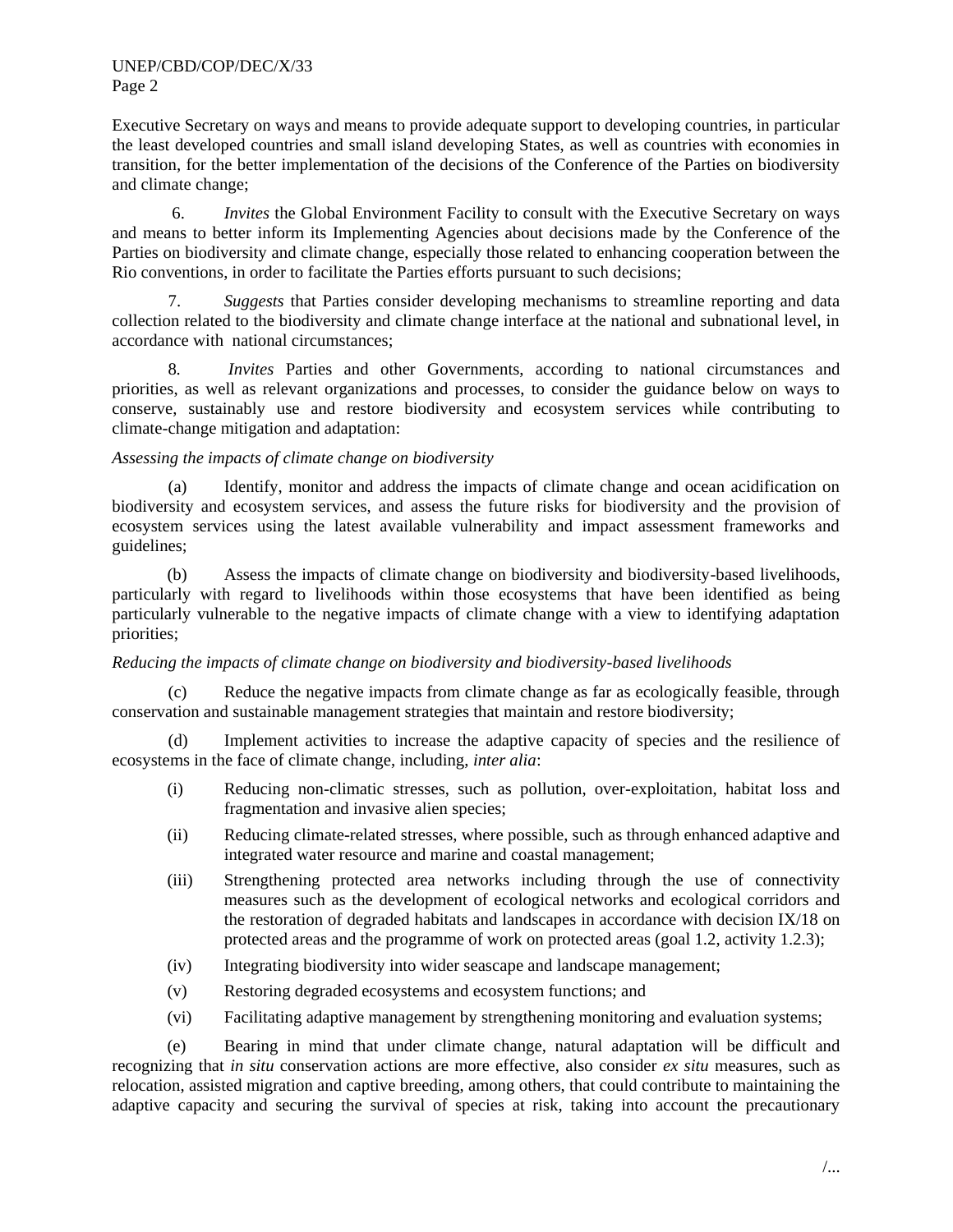approach in order to avoid unintended ecological consequences including, for example, the spread of invasive alien species;

(f) Develop a strategy for biodiversity conservation and sustainable use, including landscape and seascape management in those areas that are becoming accessible to new uses as a consequence of climate change;

- (g) Take specific measures:
- (i) For species that are vulnerable to climate change, including migratory species; and
- (ii) To maintain genetic diversity in the face of climate change taking into account paragraph 2 of Annex I to the Convention;

(h) Undertake awareness-raising and capacity-building strategies on the key role of biodiversity conservation and sustainable use as a mechanism for climate-change mitigation and adaptation;

(i) Recognize the role of indigenous and local community conserved areas in strengthening ecosystem connectivity and resilience across the sea and landscape thereby maintaining essential ecosystem services and supporting biodiversity–based livelihoods in the face of climate change;

#### *Ecosystem-based approaches for adaptation*

(j) Recognizing that ecosystems can be managed to limit climate change impacts on biodiversity and to help people adapt to the adverse effects of climate change; implement where appropriate, ecosystem-based approaches for adaptation, that may include sustainable management, conservation and restoration of ecosystems, as part of an overall adaptation strategy that takes into account the multiple social, economic and cultural co-benefits for local communities;

(k) In accordance with national capacities and circumstances, integrate ecosystem-based approaches for adaptation into relevant strategies, including adaptation strategies and plans, national action plans to combat desertification, national biodiversity strategies and action plans, poverty reduction strategies, disaster-risk reduction strategies and sustainable land management strategies;

(l) In the planning and implementation of ecosystem-based approaches for adaptation, carefully consider different ecosystem management options and objectives to assess the different services they provide and the potential trade-offs that may result from them;

#### *Ecosystem-based approaches for mitigation*

(m) Consider the achievement of multiple benefits, including ecological, social, cultural and economic benefits, between ecosystem-based approaches for climate change mitigation and adaptation activities;

(n) Implement ecosystem-management activities, including the protection of natural forests, natural grasslands and peatlands, the sustainable management of forests considering the use of native communities of forest species in reforestation activities, sustainable wetland management, restoration of degraded wetlands and natural grasslands, conservation of mangroves, salt marshes and seagrass beds, sustainable agricultural practices and soil management, amongst others, as a contribution towards achieving and consistent with, the objectives of the United Nations Framework Convention on Climate Change, the United Nations Convention to Combat Desertification, the Ramsar Convention on Wetlands and the Convention on Biological Diversity;

(o) In forest landscapes subject to harvesting, clearing and/or degradation, implement, as appropriate, improved land management, reforestation and forest restoration prioritizing the use of native communities of species, to improve biodiversity conservation and associated services while sequestering carbon and limiting the degradation and clearing of native primary and secondary forests;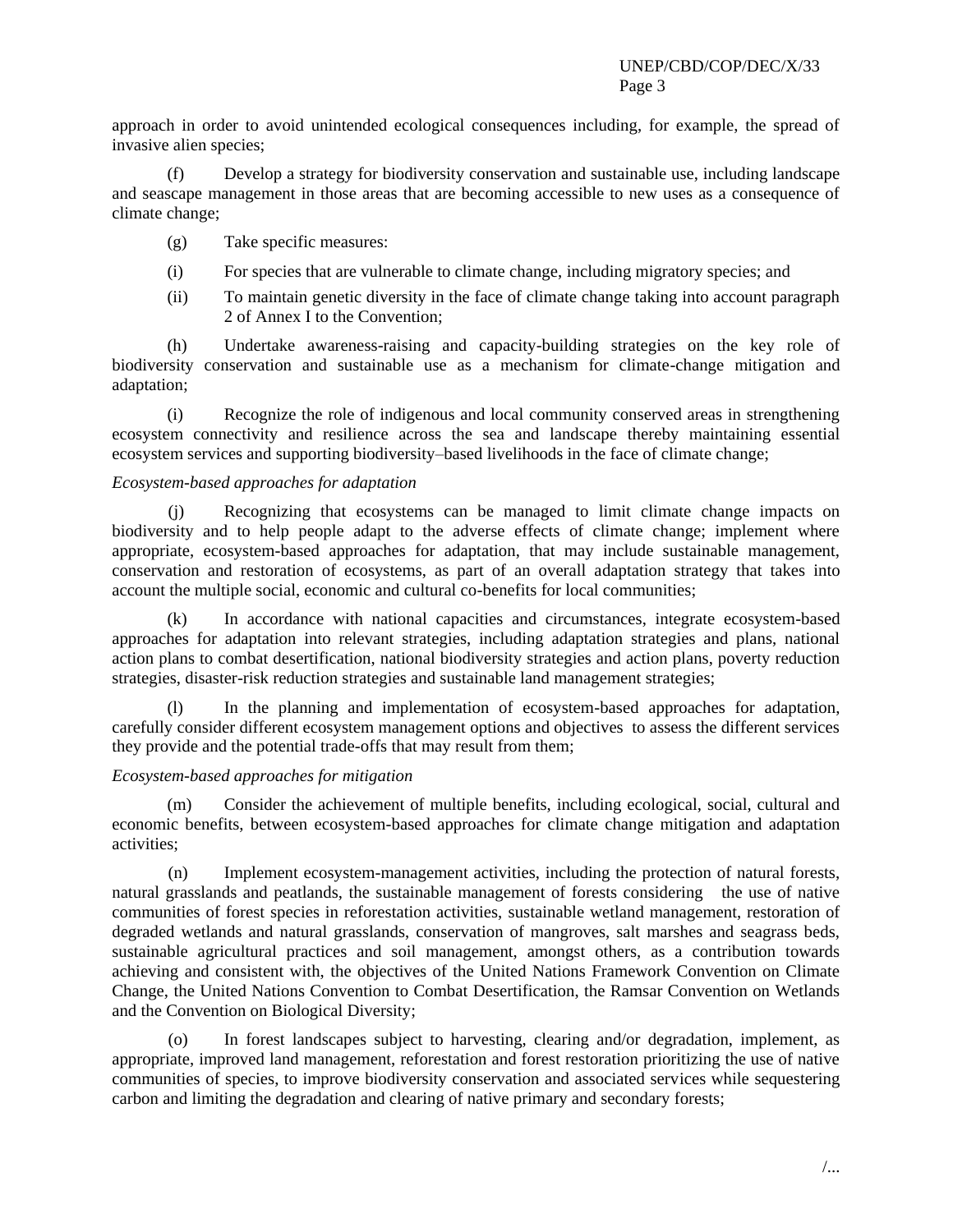## UNEP/CBD/COP/DEC/X/33 Page 4

(p) When designing, implementing and monitoring afforestation, reforestation and forest restoration activities for climate-change mitigation consider conservation of biodiversity and ecosystem services through, for example:

- (i) Converting only land of low biodiversity value or ecosystems largely composed of nonnative species, and preferably degraded ones;
- (ii) Prioritizing, whenever feasible, local and acclimated native tree species when selecting species for planting;
- (iii) Avoiding invasive alien species;
- (iv) Preventing net reduction of carbon stocks in all organic carbon pools;
- (v) Strategically locating afforestation activities within the landscape to enhance connectivity and increase the provision of ecosystem services within forest areas;

(q) Enhance the benefits for, and avoid negative impacts on, biodiversity from reducing emissions from deforestation and forest degradation and the role of conservation, sustainable management of forests and enhancement of forest carbon stocks in developing countries, and other sustainable land management and biodiversity conservation and sustainable-use activities, taking into account the need to ensure the full and effective participation of indigenous and local communities in relevant policy-making and implementation processes, where appropriate; and to consider land ownership and land tenure, in accordance with national legislation;

(r) Assess, implement and monitor a range of sustainable activities in the agricultural sector that may result in the maintenance and potential increase of current carbon stocks and, at the same time, the conservation and sustainable use of biodiversity;

(s) Where appropriate, promote biodiversity conservation, especially with regard to soil biodiversity, while conserving and restoring organic carbon in soil and biomass, including in peatlands and other wetlands as well as in grasslands, savannahs and drylands;

(t) Enhance the conservation, sustainable use and restoration of marine and coastal habitats that are vulnerable to the effects of climate change or which contribute to climate-change mitigation, such as mangroves, peatlands, tidal salt-marshes, kelp forests and seagrass beds, as a contribution to achieving the objectives of the United Nation Framework Convention on Climate Change, the United Nations Convention to Combat Desertification, the Ramsar Convention on Wetlands and the Convention on Biological Diversity;

## *Reducing biodiversity impacts of climate change mitigation and adaptation measures*

(u) Based on national circumstances, increase positive and reduce negative impacts of climate-change mitigation and adaptation measures on biodiversity *inter alia*, based on results from strategic environmental assessments  $(SEAs)^2$  and environmental impact assessments (EIAs) that facilitate the consideration of all available climate-change mitigation and adaptation options;

(v) In planning and implementing effective climate-change mitigation and adaptation activities, including renewable energies, take into account impacts on biodiversity and the provision of ecosystem services and avoid the conversion or degradation of areas important for biodiversity through:

- (i) Considering traditional knowledge, including the full involvement of indigenous and local communities;
- (ii) Building on a scientifically credible knowledge base;

<sup>2</sup> [Decision VIII/28](http://www.cbd.int/decisions/cop-08.shtml?m=COP-08&id=11042) (Voluntary guidelines on biodiversity-inclusive impact assessment).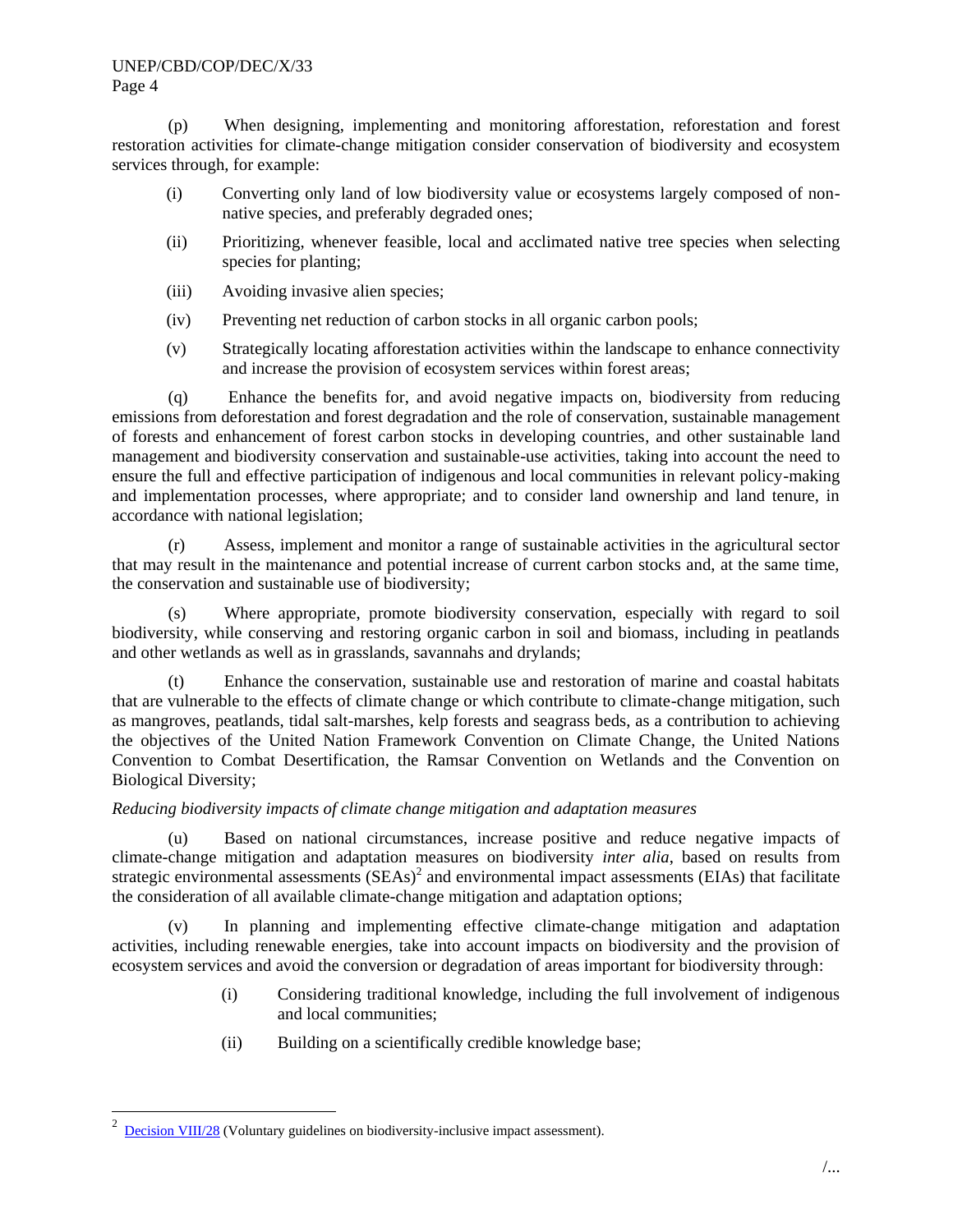- (iii) Considering components of biodiversity important for its conservation and sustainable use;
- (iv) Applying the ecosystem approach; and
- (v) Developing ecosystem and species vulnerability assessments;

(w) Ensure, in line and consistent with decision IX/16 C, on ocean fertilization and biodiversity and climate change, in the absence of science based, global, transparent and effective control and regulatory mechanisms for geo-engineering, and in accordance with the precautionary approach and Article 14 of the Convention, that no climate-related geo-engineering activities<sup>3</sup> that may affect biodiversity take place, until there is an adequate scientific basis on which to justify such activities and appropriate consideration of the associated risks for the environment and biodiversity and associated social, economic and cultural impacts, with the exception of small scale scientific research studies that would be conducted in a controlled setting in accordance with Article 3 of the Convention, and only if they are justified by the need to gather specific scientific data and are subject to a thorough prior assessment of the potential impacts on the environment;

(x) Make sure that ocean-fertilization activities are addressed in accordance with decision IX/16 C, acknowledging the work of the London Convention/London Protocol;

## *Valuation and incentive measures*

l

(y) Take into account the values of biodiversity and ecosystem services when planning and undertaking climate-change-related activities by using a range of valuation techniques;

(z) Consider, as appropriate, incentives to facilitate climate-change-related activities that take into consideration biodiversity and related social and cultural aspects, consistent and in harmony with the Convention on Biological Diversity and other relevant international obligations;

9. *Requests* the Executive Secretary to:

(a) Collaborate with the United Nations Environment Programme and the United Nations Development Programme in reviewing and revising the resource kit for national capacity self-assessments (NCSAs) with a view to ensuring that implementation of activities identified in the such assessments better reflects decisions of the Conference of the Parties on biodiversity and climate change, particularly those related to enhancing the capacity of developing countries to implement decision IX/16 on biodiversity and climate change and to report progress of this action to the Subsidiary Body on Scientific, Technical and Technological Advice at a meeting prior to the eleventh meeting of the Conference of the Parties;

(b) Collaborate with relevant international organizations to collect scientific knowledge and case-studies and identify knowledge gaps on the links between biodiversity conservation and sustainable use and organic carbon stock conservation and restoration, and make the results available to Parties through the clearing-house mechanism;

(c) Collaborate with relevant international organizations to expand and refine analyses identifying areas of high potential for the conservation and restoration of carbon stocks, as well as of ecosystem management measures that make best use of related climate change mitigation opportunities, and make this information openly available, such as to assist with integrated land-use planning;

<sup>3</sup> Without prejudice to future deliberations on the definition of geo-engineering activities, understanding that any technologies that deliberately reduce solar insolation or increase carbon sequestration from the atmosphere on a large scale that may affect biodiversity (excluding carbon capture and storage from fossil fuels when it captures carbon dioxide before it is released into the atmosphere) should be considered as forms of geo-engineering which are relevant to the Convention on Biological Diversity until a more precise definition can be developed. It is noted that solar insolation is defined as a measure of solar radiation energy received on a given surface area in a given hour and that carbon sequestration is defined as the process of increasing the carbon content of a reservoir/pool other than the atmosphere.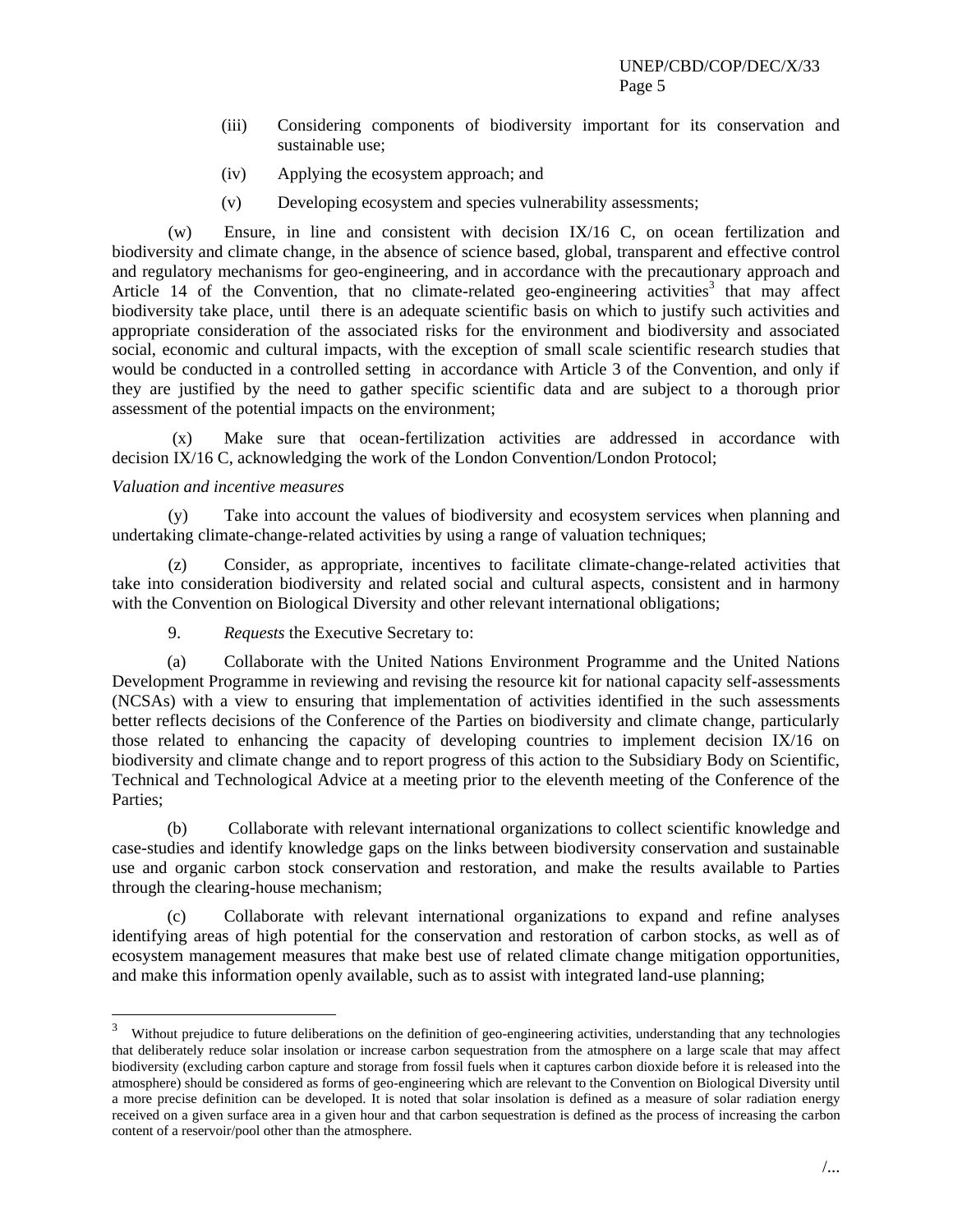#### UNEP/CBD/COP/DEC/X/33 Page 6

(d) Gather existing tools for assessing the direct and indirect impacts of climate change on biodiversity;

(e) Support, as appropriate, Parties and relevant organizations and processes to design and implement ecosystem-based approaches for mitigation and adaptation as they relate to biodiversity;

(f) Convene, subject to the availability of financial resources, in collaboration with the Secretariat of the United Nations Framework Convention on Climate Change an expert workshop, with the full and effective participation of experts from developing countries on reducing emissions from deforestation and forest degradation and the role of conservation, sustainable management of forests and enhancement of forest carbon stocks in developing countries, with a view to enhancing the coordination of capacity-building efforts on issues related to biodiversity and ecosystem-based carbon sequestration and the conservation of forest carbon stocks;

(g) With regard to reducing emissions from deforestation and forest degradation and the role of conservation, sustainable management of forests and enhancement of forest carbon stocks in developing countries, collaborate with the secretariat of the United Nations Forum on Forests, the Facility Management Team of the Forest Carbon Partnership Facility and the Climate Investment Funds Administrative Unit of the World Bank, the secretariat of the United Nations Framework Convention on Climate Change, the secretariat of the United Nations Collaborative Programme on Reducing Emissions from Deforestation and Forest Degradation in Developing Countries, and the other members of Collaborative Partnership on Forests, as well as the Low Forest Cover Countries secretariat and in collaboration with Parties through their national focal points for the Convention on Biological Diversity to provide advice, for approval by the Conference of the Parties at its eleventh meeting, including on the application of relevant safeguards for biodiversity, without pre-empting any future decisions taken under the United Nations Framework Convention on Climate Change, based on effective consultation with Parties and their views, and with the participation of indigenous and local communities, so that actions are consistent with the objectives of the Convention on Biological Diversity and avoid negative impacts on and enhance benefits for biodiversity;

(h) With effective consultation with Parties and based on their views and in collaboration with the Collaborative Partnership on Forests, identify possible indicators to assess the contribution of reducing emissions from deforestation and forest degradation and the role of conservation, sustainable management of forests and enhancement of forest carbon stocks in developing countries to achieving the objectives of the Convention on Biological Diversity, and assess potential mechanisms to monitor impacts on biodiversity from these and other ecosystem-based approaches for climate change mitigation measures, without pre-empting any future decisions taken under the United Nations Framework Convention on Climate Change, and to report on progress to the Subsidiary Body on Scientific, Technical and Technological Advice at a meeting prior to the eleventh meeting of the Conference of the Parties;

(i) Bring to the attention of relevant organizations the knowledge and information gaps identified by Parties through their national reports that prevent the integration of biodiversity considerations into climate change-related activities and report on activities undertaken by such organizations to address such gaps;

(j) Compile current and additional views and case-studies from Parties on the integration of biodiversity into climate-change-related activities for submission to the United Nations Framework Convention on Climate Change for publication on its website as appropriate and to report thereon to the conferences of the parties to the Convention on Biological Diversity, the United Nations Framework on Climate Change and the United Nations Convention to Combat Desertification;

(k) Develop proposals on actions to address the obstacles listed in section IV of the compilation of views submitted by Parties on ways to integrate biodiversity considerations into climate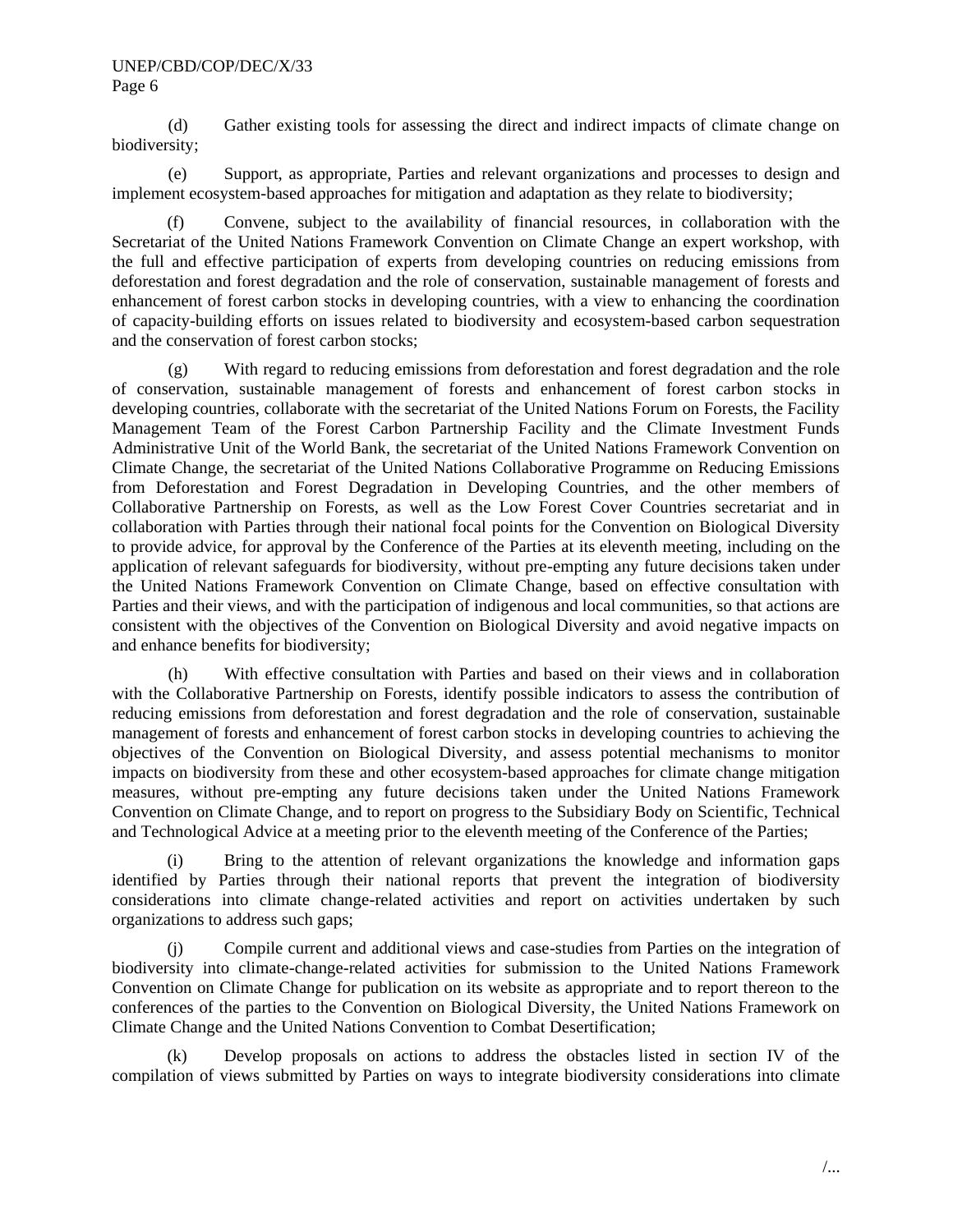change-related activities<sup>4</sup> for the consideration of the Subsidiary Body on Scientific, Technical and Technological Advice at a meeting prior to the eleventh meeting of the Conference of the Parties;

(l) Compile and synthesize available scientific information, and views and experiences of indigenous and local communities and other stakeholders, on the possible impacts of geo-engineering techniques on biodiversity and associated social, economic and cultural considerations, and options on definitions and understandings of climate-related geo-engineering relevant to the Convention on Biological Diversity and make it available for consideration at a meeting of the Subsidiary Body on Scientific, Technical and Technological Advice prior to the eleventh meeting of the Conference of the Parties;

(m) Taking into account the possible need for science based global, transparent and effective control and regulatory mechanisms, subject to the availability of financial resources, undertake a study on gaps in such existing mechanisms for climate-related geo-engineering relevant to the Convention on Biological Diversity, bearing in mind that such mechanisms may not be best placed under the Convention on Biological Diversity, for consideration by the Subsidiary Body on Scientific Technical and Technological Advice prior to a future meeting of the Conference of the Parties and to communicate the results to relevant organizations;

(n) Compile information, including existing guidelines on invasive alien species and related management responses, noting the need for the adaptation of biodiversity and ecosystems to climate change, as well as the need to reduce the impacts of existing and potentially new invasive alien species;

(o) Develop proposals on options for addressing gaps in knowledge and information on the impact of climate change on biodiversity outlined in the report of the Second Ad Hoc Technical Expert Group on Biodiversity and Climate Change for consideration of a meeting of the Subsidiary Body on Scientific, Technical and Technological Advice prior to the eleventh meeting of the Conference of the Parties ;

(p) Contribute to the update and maintenance of the TEMATEA issue-based module on biodiversity and climate change as a tool for better implementation of decisions related to biodiversity and climate change;

10. *Further requests* the Executive Secretary to include biodiversity considerations related to reducing emissions from deforestation and forest degradation and the role of conservation, sustainable management of forests and enhancement of forest carbon stocks in developing countries and the recommendations of the Global Expert Workshop on Biodiversity Benefits of Reducing Emissions from Deforestation and Forest Degradation in Developing Countries held in Nairobi from 20 to 23 September 2010 when conveying a proposal to develop joint activities between the three Rio conventions to the secretariats of the United Nations Framework Convention on Climate Change and the United Nations Convention to Combat Desertification as contained in the present decision and to convey this information to the secretariat of the United Nations Framework Convention on Climate Change for appropriate consideration prior to the seventeenth meeting of the Conference of the Parties to the United Nations Framework Convention on Climate Change;

## *Climate change and the biodiversity of dry and sub-humid lands*

11. *Invites* Parties and other Governments and relevant organizations to develop down-scaled climate change models that combine temperature and precipitation information with multi-stressor biological models in order to better predict the impacts of drought and increased climate variability on biodiversity;

<sup>4</sup> UNEP/CBD/SBSTTA/14/INF/22.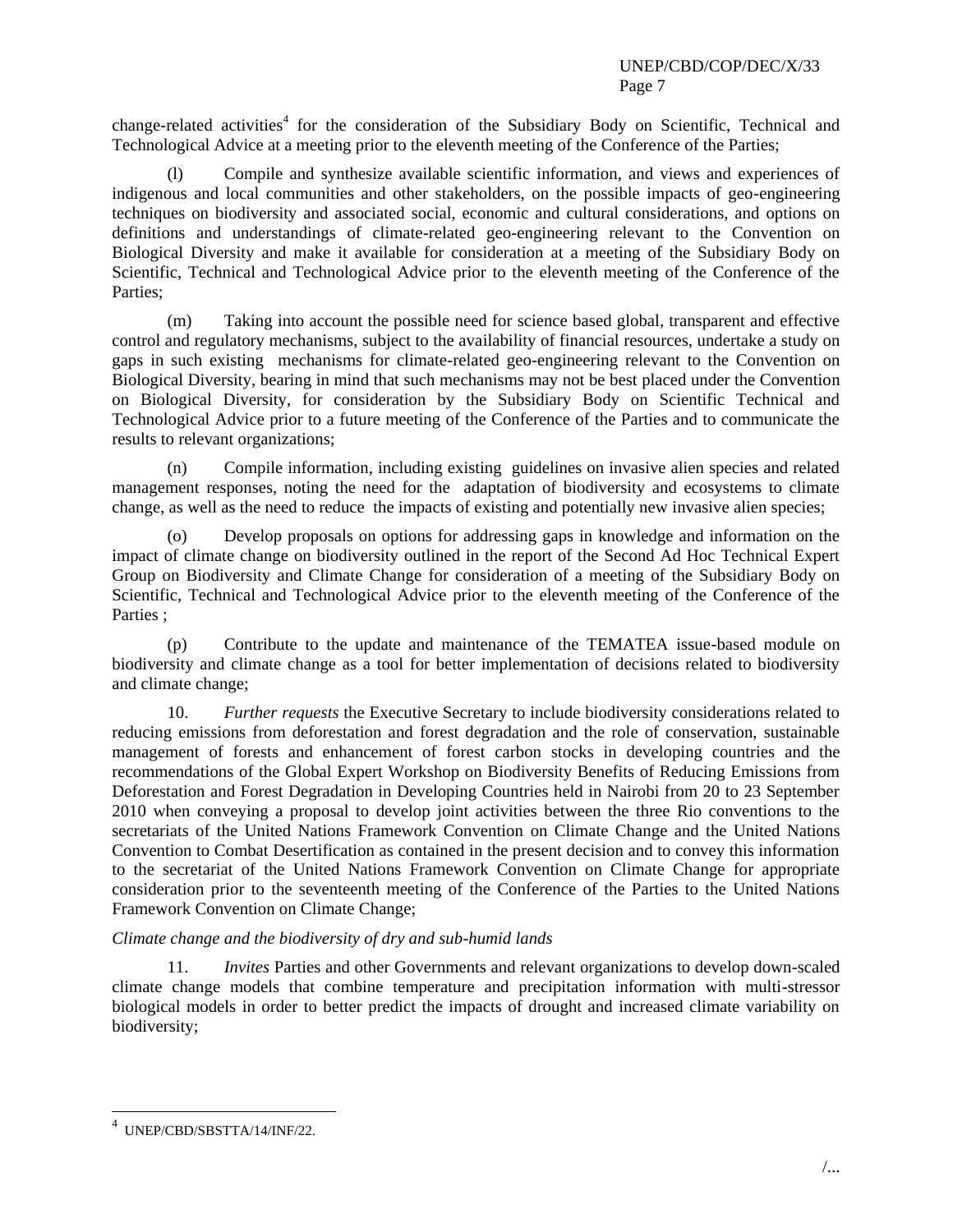12. *Encourages* Parties, other Governments and relevant organizations to make use of the information contained in the note by the Executive Secretary<sup>5</sup> in their future work on implementation of the programme of work on the biodiversity of dry and sub-humid lands;

13*. Bearing in mind* the respective independent legal status and mandates of the three Rio conventions and the different composition of Parties, and the need to avoid duplication and promote resource efficiency and, based upon this, for the purpose of enhancing the capacity of countries, particularly developing countries, to implement the decisions of the Conference of the Parties' related to biodiversity, climate change and desertification/land degradation and to promote cooperation, noting the actions in decision IX/16 and the current serious knowledge and information gap in evaluating biological vulnerability as a result of climate change:

(a) *Requests* the Executive Secretary to convey a proposal to develop joint activities, between the three Rio conventions, to the secretariats of the United Nations Framework Convention on Climate Change and the United Nations Convention to Combat Desertification; and

(b) *Invites* the conferences of the parties to the United Nations Framework Convention on Climate Change and the United Nations Convention to Combat Desertification to collaborate with the Convention on Biological Diversity, through the Joint Liaison Group of the three Rio conventions, as appropriate, with a view to:

- (i) Including the development of joint activities in the agenda of the next meeting of the Joint Liaison Group of the three Rio conventions, and to consider, as appropriate, the proposed elements on joint activities regarding climate change, biodiversity, and land degradation and ecosystem-based approaches to climate-change mitigation and adaptation contained in decision IX/16;
- (ii) Exploring the possibility of convening, subject to the availability of financial resources and prior to Rio+20, a joint preparatory meeting between the three Rio conventions, including, if appropriate, the participation of indigenous and local communities, to consider possible joint activities while respecting existing provisions and mandates, and to identify areas for Party-driven collaboration and submit these to the next Conferences of the Parties to each of the three conventions for their consideration;
- (iii) Consulting the Bureau of the Preparatory Committee of the United Nations Conference on Sustainable Development 2012 (Rio  $+20$ ) and to explore with, the Bureau, how to make use of this preparatory work in connection with Rio+20;
- (iv) Exploring the possibility of convening meetings of national and/or subsidiary body focal points, bearing in mind the need to avoid additional resource burdens, to contribute to the process of cooperation;

14. *Invites* national focal points for the Convention on Biological Diversity to inform their national counterparts for the United Nations Framework Convention on Climate Change and the United Nations Convention to Combat Desertification about the above requests with a view to initiating discussions within their relevant processes;

15 *Invites* Parties and other Governments to identify and disseminate, good practices on cooperation for the implementation of the three Conventions at the national level, including implementation of the indicative list of activities contained in annex II of decision IX/16;

<sup>5</sup> UNEP/CBD/SBSTTA/14/6/Add.1.